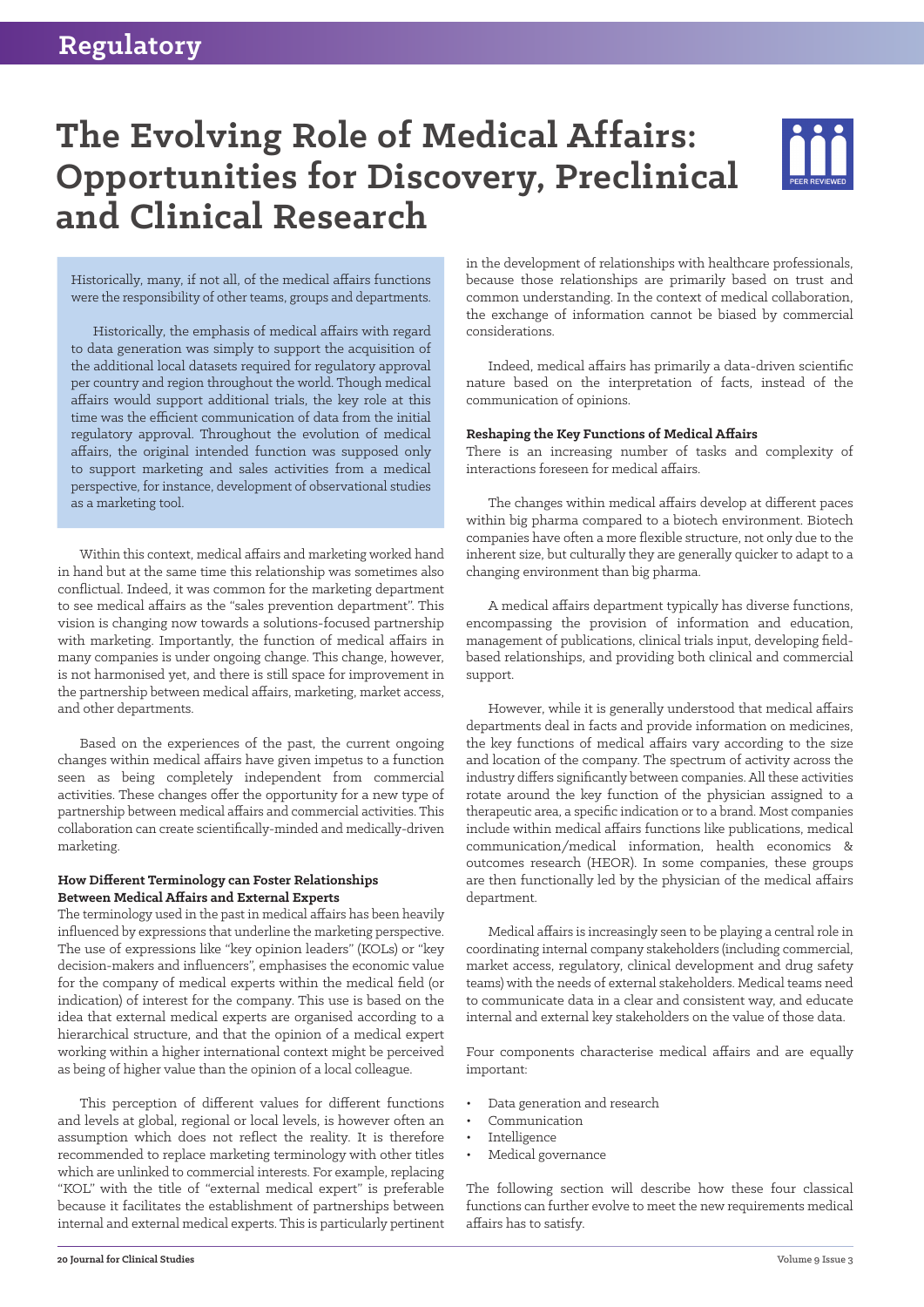#### **Data Generation and Research:**

### **Feeding the Pipeline through Post-marketing Studies**

In comparison to past practice, regulatory approval is only the first hurdle to reach the market and maintain market share over time.

Nowadays, society has to consider the situation of spiraling healthcare costs. There is, therefore, the need for strong, valuebased decisions. Consequently, the need for data to clearly demonstrate the value of the drug has been extended from a situation in which only safety and efficacy were shown through pivotal trials to data sets, which includes also data from health economics analysis, comparative efficacy trials and real-world settings. This latter conglomerate of data sets is intended to show that those randomised clinical trials actually reflect efficiency of treatment and safety in the patients who are receiving – in a post-marketing situation – the prescribed drug, once approved.

Thus, the medical affairs role has evolved to become an integral part of the drug development process. On one hand, medical affairs now ensures that the drugs are being developed to address access and reimbursement challenges, and on the other hand, medical affairs pursues opportunities to feed the companies' discovery, pre-clinical and clinical research. Indeed, within an ideal context, medical affairs can be integrated into the entire drug development and commercialisation process from at least proof of concept up to the end of the life-cycle.

Within this concept, a hypothesis developed during preclinical research about the potential mechanism of action of a drug will be developed further and tested also in medical affairs. Indeed, in early clinical development, through the use of proof-of-mechanism and proof-of-concept studies, this preclinical hypothesis will be confirmed in humans only partially. Clinical development is needed to reach the market, but frequently its mechanism of action and clinical value can be fully investigated only once the drug is prescribed when the use of the drug is available to the scientific community.

Indeed, the full development and education process begins only once the drug is on the market. The full understanding of opportunities related to a drug, at present and in the future, can be developed best through a joint effort between pharmaceutical companies and academia together. In this way, there might be opportunities to identify biomarkers of prognostic value for the disease course or predictive in terms of treatment response. In addition, there might be opportunities to identify new treatment targets, new indications or any other benefits. Medical affairs drive the collection of these data, disseminate internally the findings from these post-marketing studies, even to the earliest stage of drug discovery. It is in this way that a life-cycle of a drug can be extended and used for the development of new life-cycles.

If a pharmaceutical company conducts continuous research about the commercialised drug, this research, conducted within medical affairs, will nourish an actively developed pipeline of new drugs. The scientific value of the commercialised drug is then enhanced by other formulations or with the development of new drugs within the same indication.

Though research may occur at various stages of drug development, pre- and post-marketing authorisation, the number of post-marketing clinical trials sponsored by the company is relatively limited. It is more common to financially support investigator initiated trials (IITs).

Pharmaceutical companies have the ethical responsibility to allow scientists to study the commercialised drugs. They might in this way find answers to questions which were not part of the company's original clinical development plan. This type of interaction represents an opportunity for the pharmaceutical companies to enrich their strategic planning by selecting studies which might help to identify new targets, indications, subpopulations and other advances.

It should be, therefore, part of the company's strategy to identify new opportunities through post-marketing research programmes or IITs. The decision to fund these projects requires deep medical insight and knowledge combined with the ability to think out-ofthe box: a role which for consistency can be covered only under the guidance of medical affairs.

Though it is not possible to solicit the investigator in doing a study that the company might wish to be done and the company is not allowed to influence the nature of the IIT, it is possible for the company to assume sponsorship of a trial, if the investigator agrees. It might be therefore possible to transform the original idea of an IIT into a larger trial sponsored by the pharmaceutical company.

The medical affairs group will then help design this study, which the company will support and take responsibility to develop and deliver. This type of significant medical affairs activity should be done, ideally, in alignment with the R&D organisation.

These Phase IV medical affairs studies can be designed and sponsored at the global, regional or country level; mixed sponsorship models are possible as well.

They raise new questions which have not been investigated in the global R&D trials, such as aspects of the drug in specific populations, or to consider other scientific issues which might be of interest to a limited part of the scientific community.

Despite the wide-ranging opportunities within Phase IV clinical trials and IITs, the decision for investment in any of these trials should be based on a structured strategic plan, such as an extension of the clinical development plan of the drug. This choice would allow companies to better streamline research and to invest in further development of the drug in an efficient way.

Another area in which medical affairs is increasingly involved is real-world evidence. Within this context, the medical affairs team is aligning with the market access group in trying to generate data that will demonstrate to payers the value of their products. While this type of study is cheaper to perform than the randomised controlled trial, it is still not without costs or complexity. To achieve value from investment in these studies, it is important that they are properly planned from a methodological view and that they are conducted with the same quality expectation as a randomised controlled trial. Otherwise, there is a risk of collecting a huge amount of flawed and useless data (the big data phenomenon).

# **Communication: Become the Voice and Face of the Company to the Outside World**

From a communication standpoint, many of the medical affairs activities, including independent medical education, speaker training, activities at medical congresses and publication planning, were historically managed by the marketing department. In some companies, these activities were first made part of R&D's responsibility. Quite recently, however, these activities have become part of the tasks assigned to medical affairs. The same strategy should be applied to many other functions as well. A key example is health economics and outcomes research.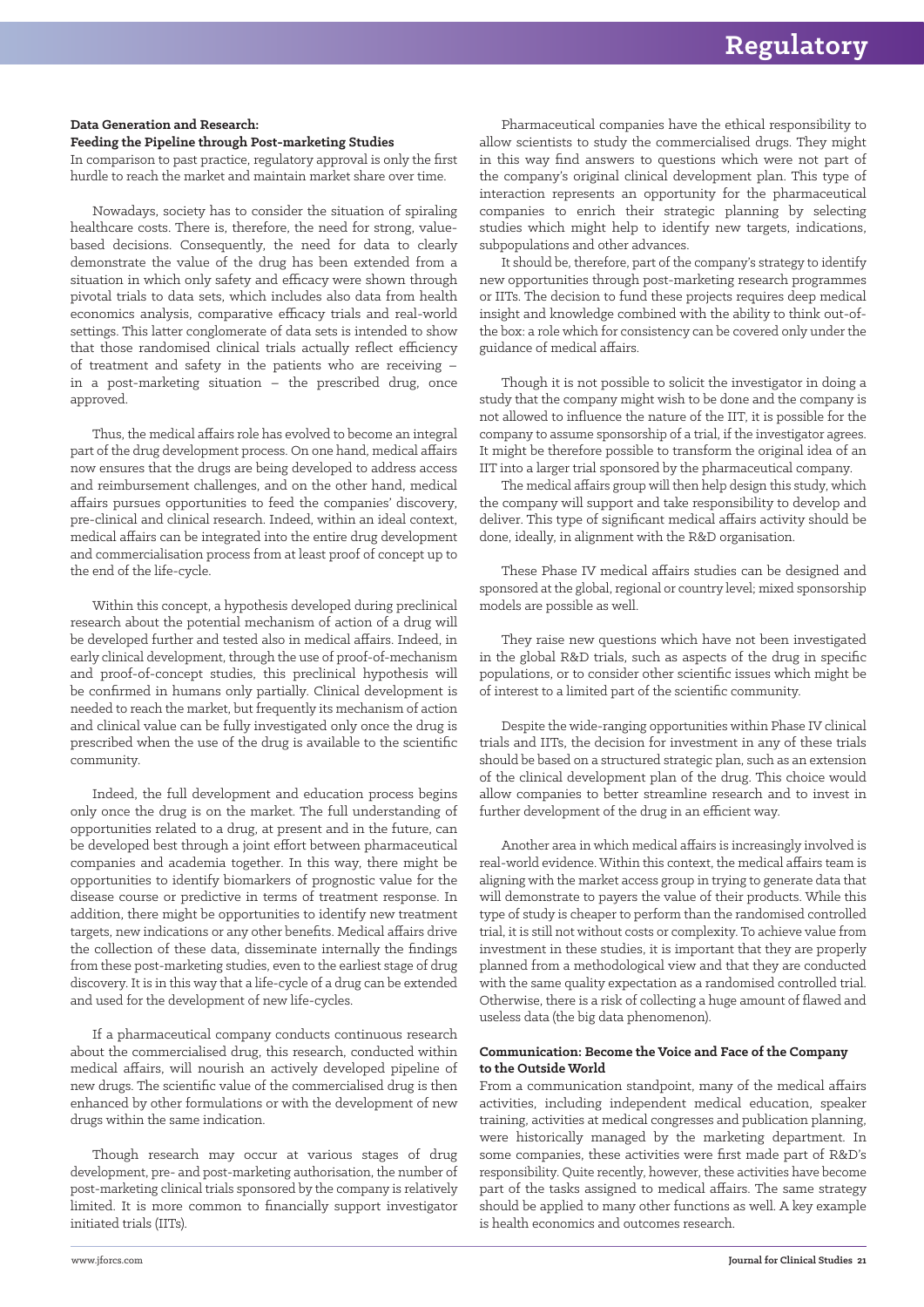

Nowadays, medical affairs plays a key role in communication, assuring that there is transparency to all of the data that are generated and that the data are disseminated in an ethical fashion to ensure questions from patients, payers and providers are answered in an accurate, fair and balanced way.

For this reason, medical affairs should become the voice and the face of a company to the outside world, including payers, patients, physicians, regulators and government agencies. At the same time, medical affairs is, in essence, the voice of the payer, the patient and the provider within the company because it is involved in all aspects of a drug's life-cycle.

Internally, the medical affairs department plays an important bridging role between R&D and commercial with respect to education and communication within the company.

Among the key aspirations for medical affairs departments is to clearly demonstrate value to practitioners and payers throughout the life-cycle of each product. For this purpose, medical affairs should engage with a wide range of healthcare stakeholders in order to fully understand the different needs of patients and to be able to provide tangible value to patients.

While the interaction depends on which stakeholders you are dealing with, this type of exchange has to be on a meaningful scientific basis that incorporates the medical affairs understanding of what the need is to treat patients better and the facts surrounding the drugs being developed.

#### **Intelligence: Enhance Value by Medical Understanding**

Intelligence was historically assigned to the sales representatives who were considered the eyes and ears on the ground, and who brought in "the voice of the customer", i.e. the prescriber of the drug. Nowadays, what is considered the voice of the customer has become

much more complex and does not refer to healthcare providers exclusively. For this reason, it is now required that medical affairs steps into this role, too. The medical affairs function in this vision is, however, not in competition with the sales organisation. Indeed, in most pharmaceutical companies, medical affairs has become the voice of the customer: i.e., the patient, the payer and the provider. Medical affairs has to play a crucial role in listening to the outside world, bringing that intelligence into the company and making sure that this information is incorporated into all aspects of the company's activities and strategies.

Only with these insights from medical affairs, can a company address important questions which are relevant for future research and clinical development about the commercialised drug or for the development of new drug entities.

The medical affairs role is, therefore, pivotal – not only in gathering intelligence, but in preparing a structured communication package and communicating it to the various stakeholders within the company and outside.

#### **Medical Governance: Deliver Training that Supports Objective Decision-making**

Among the key functions of medical affairs, the only one that has not significantly changed is medical governance.

Medical governance is, indeed, the foundation of what medical affairs does. From a commercial standpoint, medical affairs ensures that promotional materials are accurate; they are fair, balanced and they are not overstating the facts, but are merely communicating what is in the label and what the data support. Medical governance, therefore, underlies how companies participate in ethical dissemination of data, and how they conduct their research. At the same time, the constantly changing regulatory framework makes this aspect of the role the most challenging to keep current.